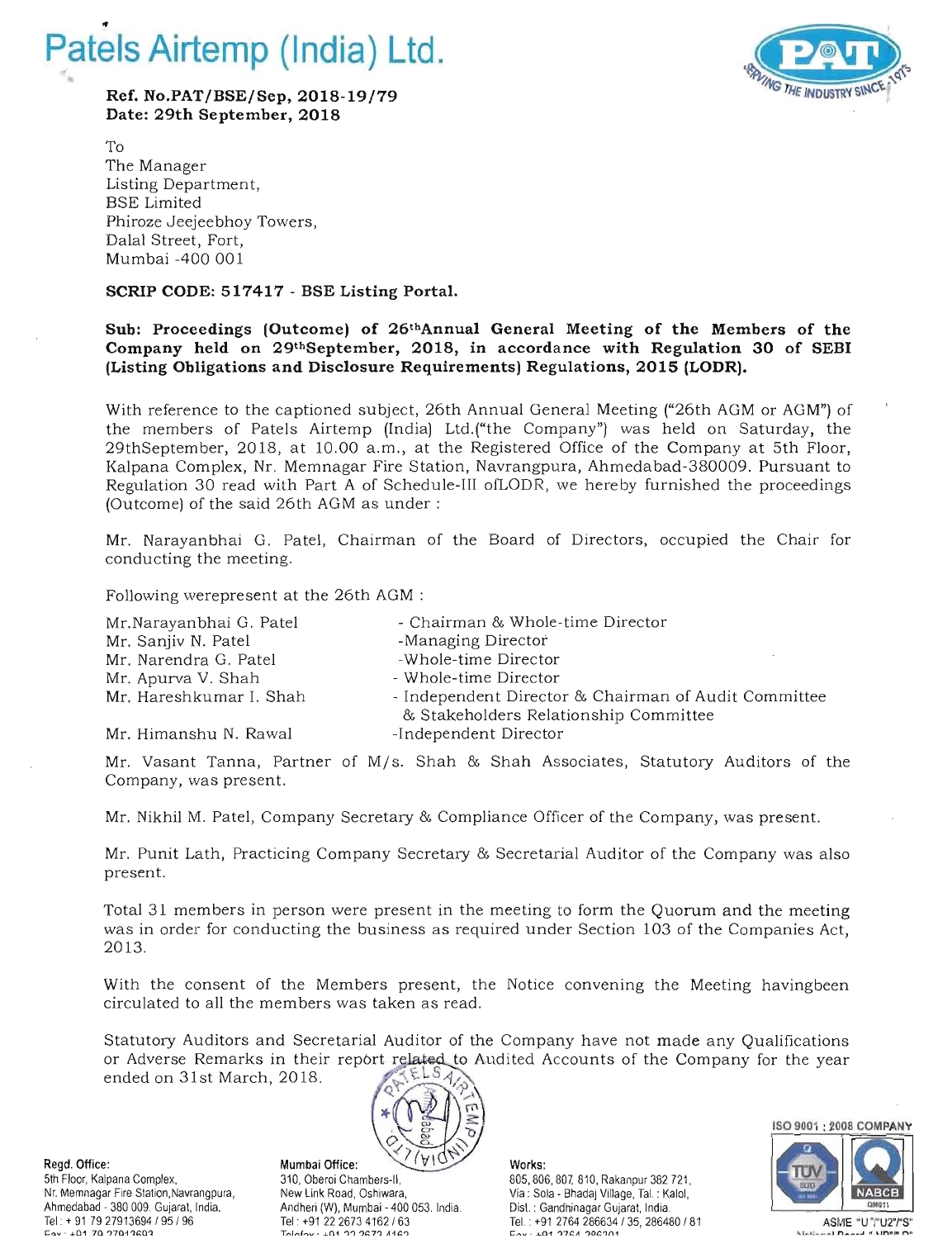



All the Resolutions (Ordinary & Special) as per Notice of 26th AGM were duly proposed and seconded by the members present in the meeting.

Mr. Nikhil M. Patel, Company Secretary, informed the Members that pursuant to the provisions of the CompaniesAct, 2013 and Rules made thereunder, Regulation 44 of LODR andSecretarial Standard on General Meetings (SS-2), the Company has provided remote e-votingfacility to the Members of the Company in respect of resolutions to be passed at theMeeting. The remote evoting commenced at 9:00 a.m. (1ST) on September26, 2018 and ended at5:00 p.m. (1ST) on September28, 2018.22nd September, 2018 was the cut-off date for voting entitlement for remote e-voting and for Poll in AGM.

He further informed that the Company has engaged the services of "CDSL." as the agency for providing remote e-voting facility and have appointed Mr. Punit S. Lath, Company Secretary in Practice,Ahmedabad, as the Scrutinizer for the purpose of scrutinizing Poll and remote e-voting process.

Thereafter, Mr. Narayanbhai G. Patel, Chairman, delivered speech.

Thereafter, Company Secretary informed that the Company has provided ballot facility for voting to the members present in the meeting on all resolutions set out in the Notice calling this meeting and accordingly exercise their vote in the meeting. Mr. Punit S. Lath, Scrutinizer, informed the Members that the facility for voting through Polling Papers is made available during the Meeting for those members who have not casted their vote through remote e-voting and briefed the procedures of the poll at AGM.

The Scrutinizer, after scrutinize the votes casted in this meeting through Ballot Paper and through remote e-voting, have submittedhis consolidated report to the Chairman. Then after results on all the resolutions as under have been declared by the Chairman of the meeting and placed on the website of the Company and CDS L. The results have also been communicated to BSE Ltd.

- a. Ordinary Resolution No.1 relating to adoption of Audited Financial Statements of the Company for the year ended on 3] st March, 2018, along with reports of the Directors and Auditors thereon,has been duly passed with requisite majority.
- **b.** Ordinary Resolution No. 2 relating to declaration of dividend  $\omega$  25% on 50,70,240 Equity Shares of Rs. 10/- each of the Company for the year ended on 31st March, 2018,has been duly passed with requisite majority.
- c. Ordinary Resolution No. 3 relating to re-appointment of Mr. Narendra G. Patel as a Director of the Company, who retired by rotation at this Annual General Meeting in terms of Section 152(6)(d) of the Companies Act, 2013, has been duly passedwith requisite majority.
- **d.** Special Resolution No. 4 relating to re-appointment of Mr. Himanshu N. Rawal as an Independent Director of the Company not liable to retire by rotation, for a second term of five years up to the conclusion of the 31st Annual General Meeting of the Company in the calendar year 2023, has been duly passed with requisite majority.
- e. Ordinary Resolution No. 5 relating to ratification for payment of remuneration of Rs. 80,000/- to Cost Auditors Rajendra Patel & Associates, Cost Accountant, for the financial year ending on  $31$  st March, 2019, has been duly passed with requisite majority.

ISO 9001 ; 2008 COMPANY

5th Floor, Kalpana Complex, Nr. Memnagar Fire Station, Navrangpura, Ahmedabad - 380 009. Gujarat, India. Ahmedabad - 380 009. Gujarat, India. Andheri (W), Mumbai - 400 053. India. Tel: + 91 79 27913694 / 95 / 96 Tel: +91 22 2673 4162 / 63<br>East + 01 70 27013693

Regd. Office: Mumbai Office: 310, Oberoi Chambers-II,  $\tilde{\circ}$ New Link Road, Oshiwara,

 $\overline{\mathbf{z}}$ **Wo** fks:  $\blacktriangleright$ 

895, 806, 807, 810, Rakanpur 382 721, Via : Sola - Bhadaj Village, Tal. : Kalol, Dist.: Gandhinagar Gujarat, India. ASME • U·i U2"i S· ... \_\_ I n \_\_ ~ II .. I ..... '" n .. t:,..,v ' o!-Q1 7Q '1701 'lc:.O'1 Taln.f,..,v· ,,-Q1 '1'1 '1&::7'1 A 1&::'1